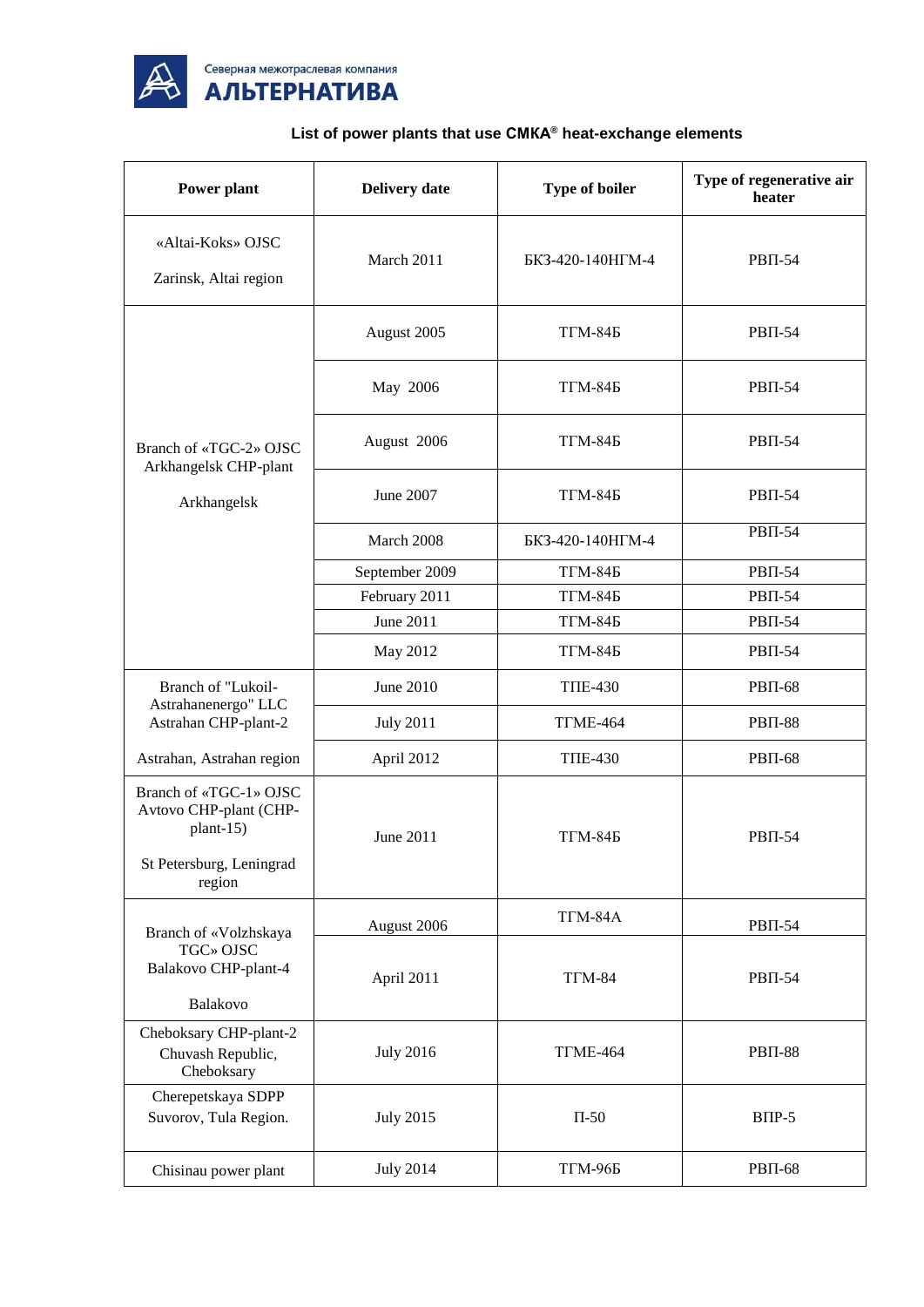| Северная межотраслевая компания |
|---------------------------------|
| <b>АЛЬТЕРНАТИВА</b>             |
|                                 |

 $\mathbb{A}$ 

| No.2 JSC<br>Chisinau, Republic of<br>Moldova                   | November 2015    | <b>TTM-965</b>   | <b>PBII-68</b>  |
|----------------------------------------------------------------|------------------|------------------|-----------------|
| CHP-plant of Lisichansk                                        | December 2009    | $TIM-84B$        | <b>PBΠ-54</b>   |
| Oil Treatment Plant<br>Lisichansk, Ukraine                     | March 2012       | $TIM-845$        | $PB\Pi-54$      |
| Branch of «Mosenergo»<br><b>OJSC</b><br>CHP-plant-8<br>Moscow  | October 2011     | TTM-96A          | <b>PBΠ-54</b>   |
| Branch of «Mosenergo»<br><b>OJSC</b><br>CHP-plant-23<br>Moscow | June 2007        | <b>ТГМП-413Ц</b> | <b>PBII-88H</b> |
| Branch of «Mosenergo»                                          | <b>July 2011</b> | $TIM-84B$        | <b>PBΠ-54Μ</b>  |
| <b>OJSC</b><br>CHP-plant-25<br>Moscow                          | October 2011     | <b>TΓΜΠ-314</b>  | <b>PBII-98</b>  |
| Branch of «Kvadra» OJSC                                        | June 2011        | БКЗ-160-100ГМ    | PBII-3600       |
| Efremov CHP-plant<br>Efremov, Tula region                      | April 2014       | БКЗ-160-100ГМ    | PBII-3600       |
| Branch of «Volzhskaya                                          | February 2010    | БКЗ-320-140ГМ    | $PBII-51$       |
| TGC» OJSC<br>Engels CHP-plant-3<br>Engels, Saratov region      | March 2011       | БКЗ-320-140ГМ    | <b>PBΠ-51</b>   |
|                                                                | March 2009       | <b>ТГМП-314</b>  | <b>PBII-88</b>  |
| Branch of «WGC-1» OJSC<br><b>Iriklino SDPP</b>                 | January 2010     | <b>ТГМП-114</b>  | <b>PBΠ-68</b>   |
|                                                                | August 2011      | <b>ТГМП-314</b>  | <b>PBII-98</b>  |
|                                                                | June 2013        | <b>ТГМП-314</b>  | <b>PBII-98</b>  |
| Energetic township,<br>Orenburg region                         | May 2014         | <b>TΓΜΠ-314</b>  | <b>PBII-98</b>  |
|                                                                | January 2015     | $\Pi K-41$       | $B\Pi P-7$      |
|                                                                | February 2015    | $\Pi K-41$       | $B\Pi P-7$      |
|                                                                | August 2016      | ТГМП-314         | <b>PBII-88</b>  |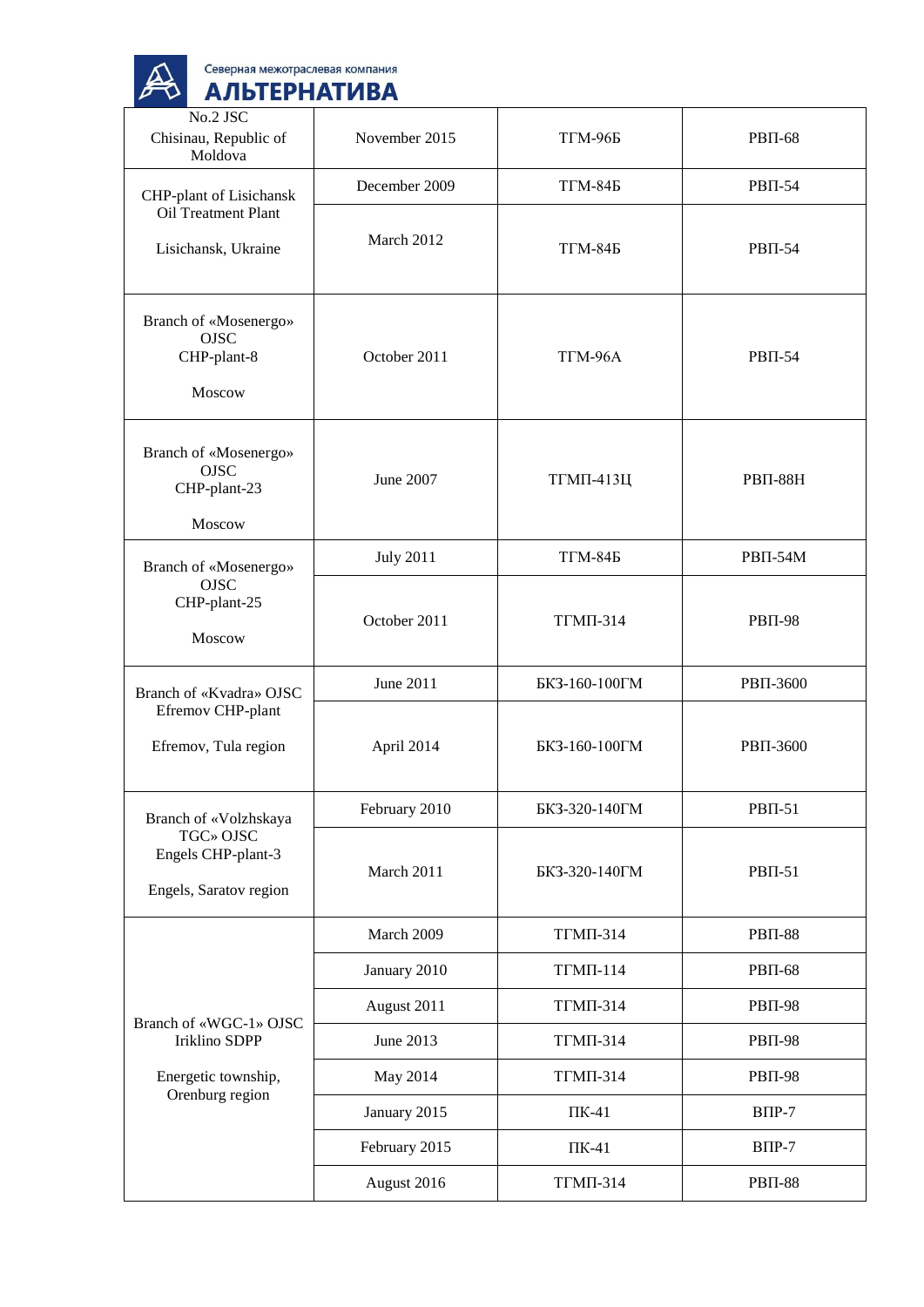$\mathbb{A}$ 

| Branch of «Lukoil-<br>Volgogradenergo» LLC<br>Kamishin CHP-plant<br>Kamishin               | <b>July 2012</b> | БКЗ-160-100ГМ   | PBII-3600       |
|--------------------------------------------------------------------------------------------|------------------|-----------------|-----------------|
|                                                                                            | April 2016       | БКЗ-160-100ГМ   | PBII-3600       |
|                                                                                            | June 2013        | <b>ТГМП-314</b> | <b>PBII-98</b>  |
| Branch of «WGC-1»<br><b>OJSC</b><br>Kashirskaya SDPP<br>Kashira-2, Moscow region           | September 2014   | <b>ТГМП-314</b> | <b>PBII-98</b>  |
| Branch of «Tatenergo»                                                                      | April 2010       | $T\Gamma M-84B$ | <b>PBΠ-54</b>   |
| <b>OJSC</b><br>Kazan CHP-plant-1<br>Kazan, Tatarstan republic                              | March 2014       | $T\Gamma M-84B$ | <b>PBII-54</b>  |
| Branch of «TGC-16» OJSC                                                                    | April 2008       | $T\Gamma M-845$ | <b>PBII-54</b>  |
| Kazan CHP-plant-3                                                                          | May 2010         | $T\Gamma M-845$ | <b>PBII-54</b>  |
| Kazan, Tatarstan Republic                                                                  | September 2011   | <b>TΠE-429</b>  | <b>PBII-68</b>  |
|                                                                                            | September 2016   | $T\Gamma M-845$ | <b>PBΠ-54</b>   |
| Kirishi SDPP<br>Kirishi, Leningrad<br>Region                                               | February 2016    | TTM-84          | <b>PBII-54</b>  |
|                                                                                            | October 2007     | $\Pi K-41$      | $B\Pi P-4$      |
| Branch of «Enel WGC-5»<br><b>OJSC</b><br>Konakovo SDPP                                     | September 2009   | $\Pi K-41$      | $B\Pi P-4$      |
|                                                                                            | April-May 2010   | $\Pi K-41$      | $B\Pi P-4$      |
| Konakovo, Tver region                                                                      | February 2011    | $\Pi K-41$      | $B\Pi P-4$      |
|                                                                                            | June 2015        | $\Pi K-41$      | $B\Pi P-4$      |
|                                                                                            | May 2016         | TTM-94          | <b>PBII-68M</b> |
| Krasnodar CHP-plant-3<br>Krasnodar                                                         | June 2016        | TTM-94          | <b>PBII-68M</b> |
|                                                                                            | November 2016    | TTM-94          | <b>PBII-68M</b> |
| CHP-plant belonged to<br>«Mias machine-building<br>plant» OJSC<br>Mias, Chelyabinsk region | April 2015       | БКЗ-160-100 ГМ  | PBII-3800       |
|                                                                                            | April 2013       | $TTM-84$        | <b>PBΠ-54</b>   |
|                                                                                            | <b>July 2013</b> | $TTM-84$        | <b>PBΠ-54</b>   |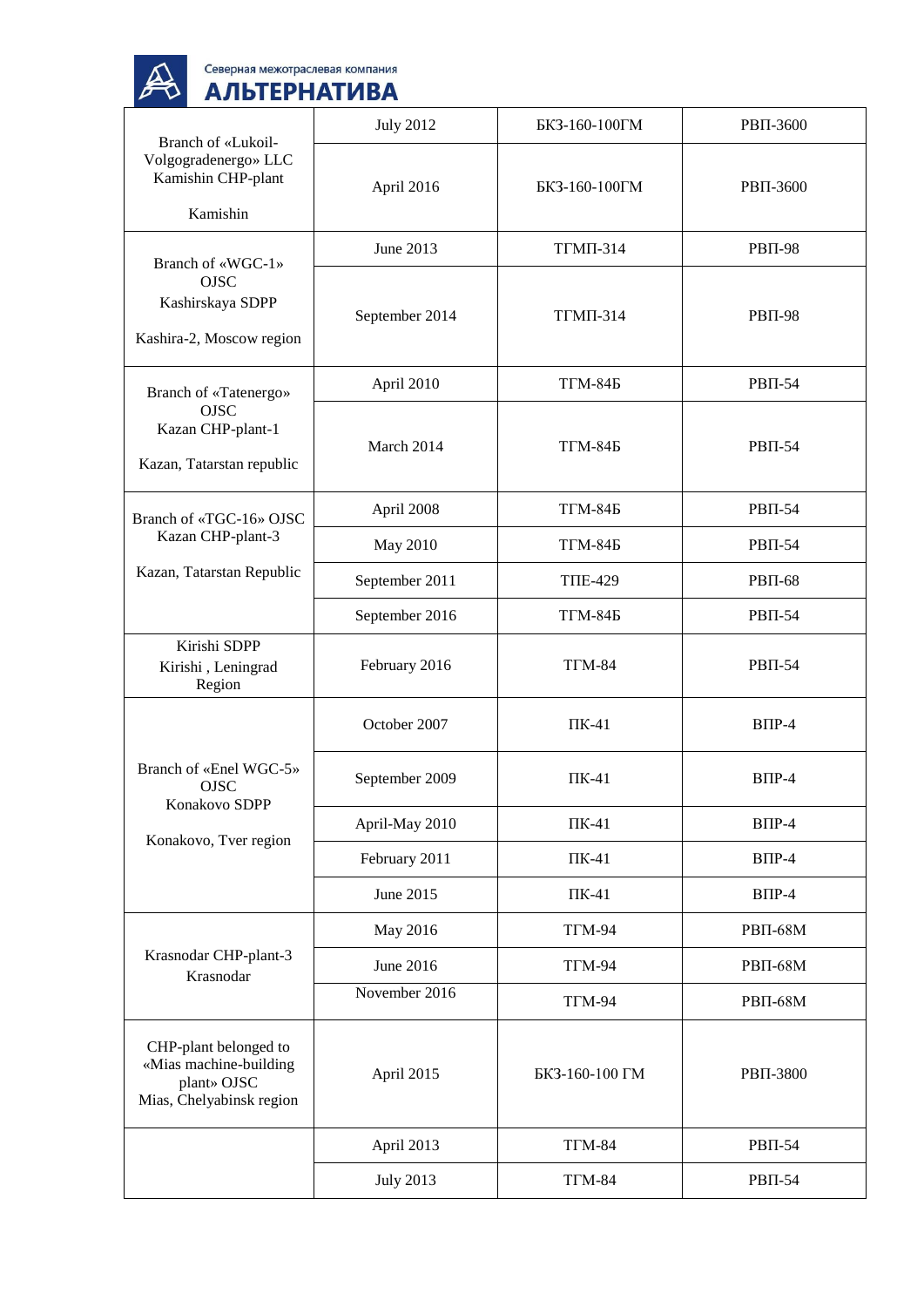

| <b>Branch of «Generating</b><br>Company» OJSC<br>Naberezhno-Chelninskaya | Мау 2014 г.      | $TTM-84$            | <b>PBII-54</b> |
|--------------------------------------------------------------------------|------------------|---------------------|----------------|
|                                                                          | July 2014 r.     | T <sub>I</sub> M-84 | <b>PBII-54</b> |
|                                                                          | June 2015 г.     | T <sub>I</sub> M-84 | <b>PBII-54</b> |
| CHP-plant,                                                               | July 2015 r.     | TTME-464            | <b>PBII-88</b> |
| Naberezhnye Chelny,<br>Tatarstan                                         | <b>July 2016</b> | $TTM-84$            | <b>PBII-54</b> |
|                                                                          | November 2011    | TTM-84              | <b>PBΠ-54</b>  |
|                                                                          | February 2013    | <b>ТГМ-96Б</b>      | <b>PBII-68</b> |
| Branch of «TGC-16» OJSC                                                  | June 2013        | TTM-84              | <b>PBII-54</b> |
| Nizhnekamsk CHP-plant                                                    | August 2013      | <b>ТГМ-96Б</b>      | <b>PBΠ-68</b>  |
| Nizhnekamsk, Tatarstan                                                   | March 2014       | $TIM-84$            | <b>PBΠ-54</b>  |
|                                                                          | June 2014        | <b>TFM-84</b>       | <b>PBII-54</b> |
|                                                                          | August 2014      | <b>ТГМ-96Б</b>      | <b>PBII-68</b> |
|                                                                          | <b>July 2014</b> | TTME-464            | <b>PBII-88</b> |
| «Nizhnekamsk CHP-plant»                                                  | August 2014      | TTME-464            | <b>PBII-88</b> |
| <b>OJSC</b>                                                              | February 2016    | $TIM-96$            | <b>PBII-68</b> |
| Nizhnekamsk, Tatarstan                                                   | August 2016      | TTME-464            | <b>PBII-88</b> |
|                                                                          | November 2016    | TTME-464            | <b>PBII-88</b> |
| Norilsk CHP-plant-3<br>Krasnoyarsk Region,<br>Norilsk                    | May 2016         | TTME-464            | $PB\Pi-88H$    |
|                                                                          | January 2009     | <b>ТГМ-96Б</b>      | <b>PBII-68</b> |
| Branch of «TGC-1» OJSC<br>Northern CHP-plant-21                          | February 2010    | <b>TTM-965</b>      | <b>PBII-68</b> |
| Novodevyatkinot township,                                                | June 2011        | <b>TTM-965</b>      | <b>PBII-68</b> |
| Leningrad region                                                         | April 2012       | <b>ТГМ-96Б</b>      | <b>PBΠ-68</b>  |
| Novocheboksarsk CHP-<br>plant-3<br>Chuvash Republic,<br>Novocheboksarsk  | August 2016      | TTME-464            | <b>PBII-88</b> |
| «Novo-Ryazan CHP-plant»                                                  | March 2007       | TTM-84A             | <b>PBII-54</b> |
| <b>LLC</b>                                                               | March 2008       | TTM-84A             | $PB\Pi-54$     |
| Ryazan                                                                   | May 2010         | TTM-84A             | $PBII-54$      |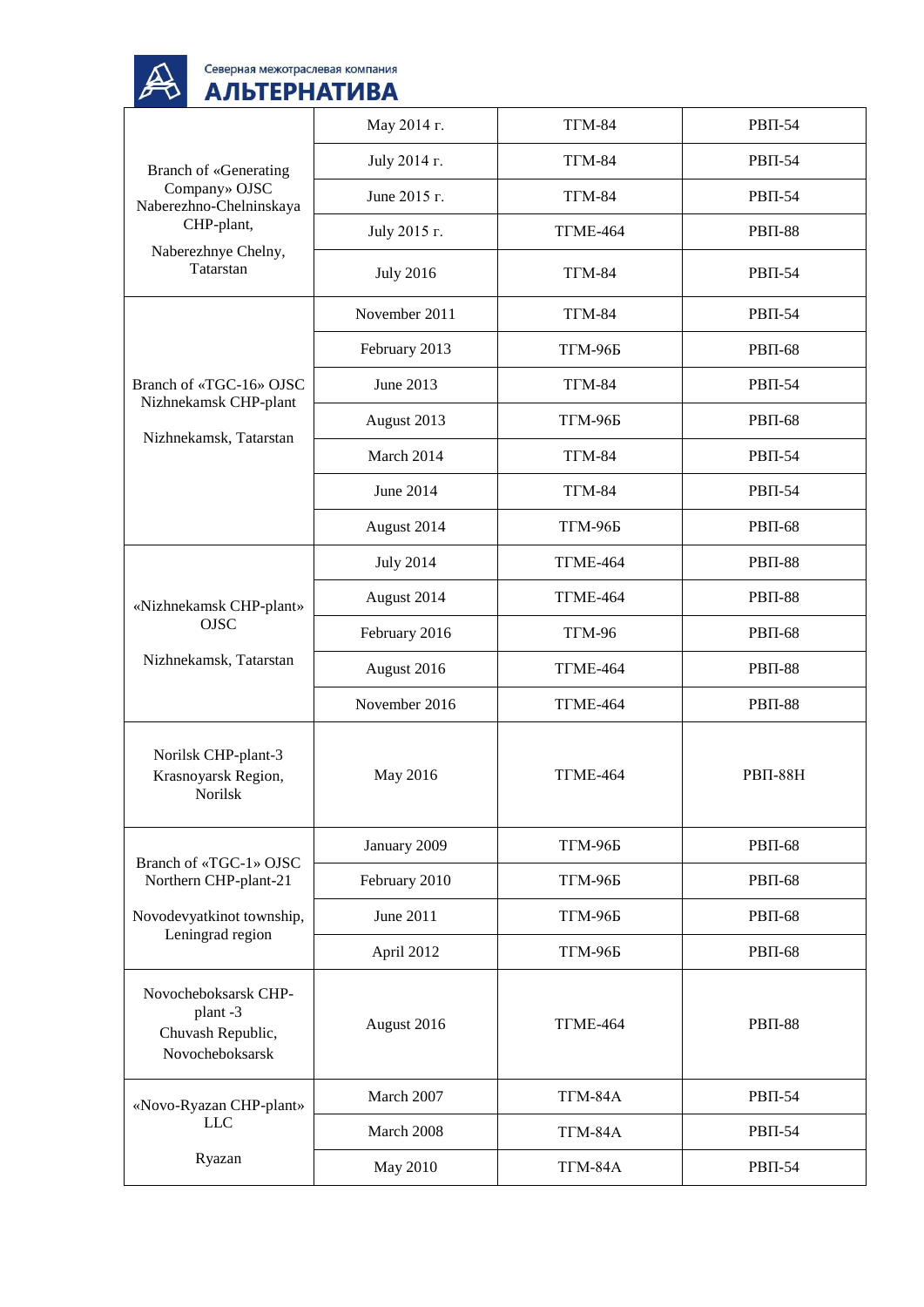

|                                                                                | April 2011       | TTM-84A                                | <b>PBΠ-54</b>   |
|--------------------------------------------------------------------------------|------------------|----------------------------------------|-----------------|
|                                                                                | March 2012       | TTM-84A                                | <b>PBII-54</b>  |
| «Novo-Salavatskaya CHP-                                                        | December 2010    | T <sub>I</sub> M-84                    | <b>PBB-54</b>   |
| plant» LLC<br>Salavat-6, Bashkortostan                                         | February 2012    | $TIM-84$                               | <b>PBB-54</b>   |
| Branch of «Bashkortostan<br>Generating Company»                                | <b>July 2014</b> | БКЗ-420-140НГМ                         | <b>PBΠ-54Μ</b>  |
| <b>LLC</b>                                                                     | March 2015       | БКЗ-420-140НГМ                         | <b>PBII-54M</b> |
| Novo-Sterlitamak CHP-<br>plant<br>Sterlitamak, Bashkortostan<br>Republik       | April 2017       | БКЗ 420-140 НГМ ст.№<br>6              | <b>PBΠ-54Μ</b>  |
| Branch of «WGC-3»<br><b>OJSC</b><br>Pechorskaya SDPP<br>Pechora, Komi Republik | August 2013      | TTME-206                               | <b>PBII-68</b>  |
| Perm CHP-plant-9                                                               | <b>July 2015</b> | $TIM-84$                               | $PBII-54$       |
| Perm                                                                           | <b>July 2016</b> | $TIM-84$                               | <b>PBB-54</b>   |
| Perm SDPP<br>Perm Krai                                                         | February 2017    | $T\Pi\Pi - 804 \text{ N}$ <sup>0</sup> | $PBII-14$       |
| PRONICO power plant<br>the Republic of<br>Guatemala                            | November 2016    | <b>Babcock end Wilcox</b><br>Canada    |                 |
|                                                                                | <b>July 2006</b> | $\Pi$ -57                              | <b>PBΠ-9,8</b>  |
| Branch of «Enel WGC-5»                                                         | May 2007         | $\Pi$ -39- $\Pi$                       | $B\Pi P-9-1$    |
| <b>OJSC</b><br><b>Reftinsk SDPP</b>                                            | September 2007   | $\Pi$ -39- $\Pi$                       | <b>BIIP-9-1</b> |
| Reftinky township, Asbest,                                                     | November 2007    | $\Pi$ -57                              | <b>РВП-9,8</b>  |
| Sverdlov region                                                                | October 2008     | $\Pi$ -39- $\Pi$                       | <b>BIIP-9-1</b> |
|                                                                                | June 2016        | $\Pi$ -39- $\Pi$                       | <b>ВПР-9-1</b>  |
| Branch of «Volzhskaya                                                          | August 2008      | БКЗ-420-140НГМ                         | <b>PBΠ-54</b>   |
| TGC» OJSC<br>Samara CHP-plant<br>Samara                                        | April 2009       | БКЗ-420-140-НГМ                        | $PB\Pi-54$      |
| Branch of «TGC-2» OJSC<br>Severodvinsk CHP-plant-2                             | August 2006      | TTME-464                               | $PB\Pi-88H$     |
| Severodvinsk                                                                   | <b>July 2009</b> | TTME-464                               | <b>PBII-88H</b> |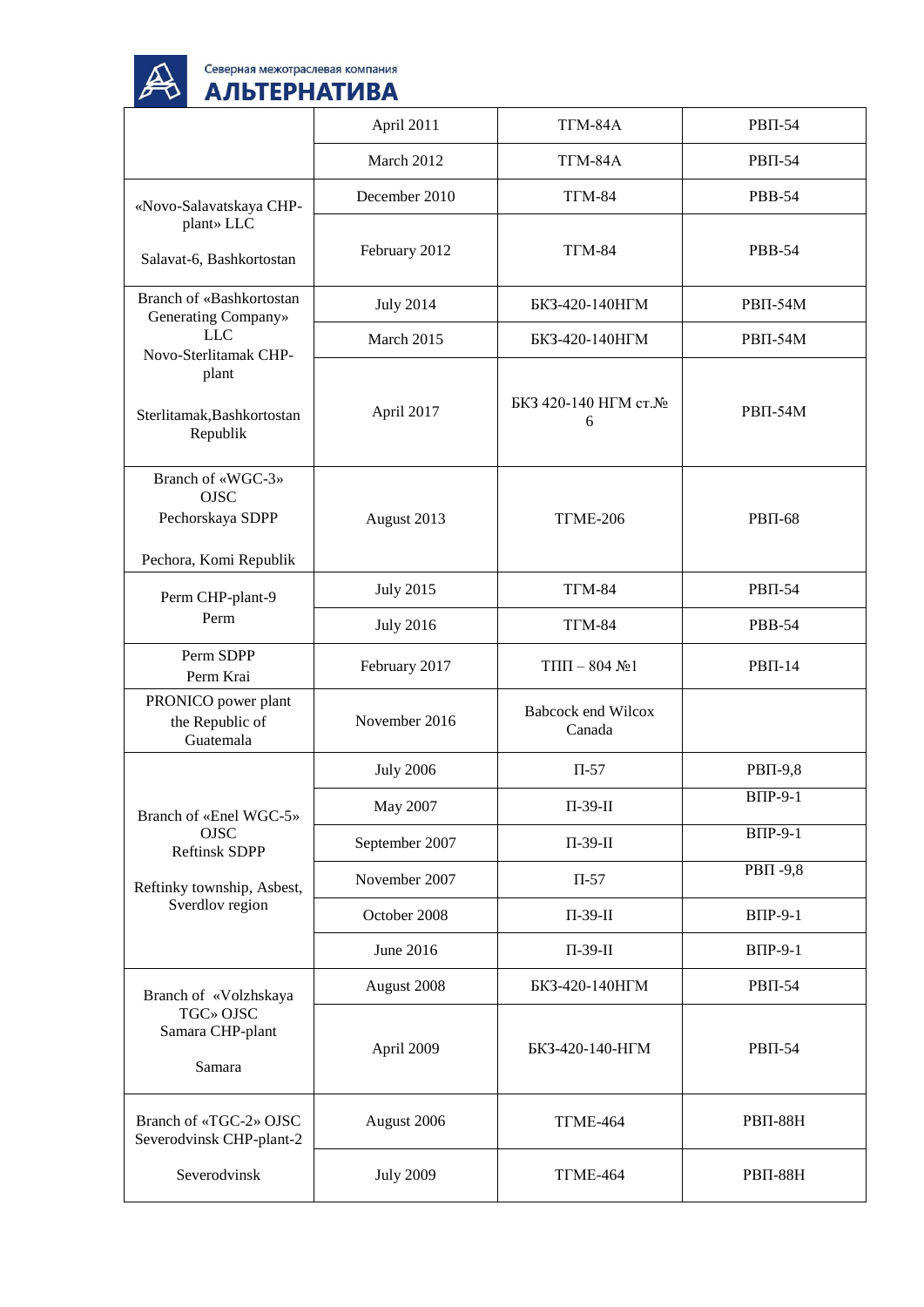

| Branch of «E.ON. Russia»<br><b>OJSC</b><br>Shatura SDPP<br>Shatura, Moscow region                                                | June 2011             | <b>TM-104A</b>   | <b>PBII-68</b> |
|----------------------------------------------------------------------------------------------------------------------------------|-----------------------|------------------|----------------|
| «3-Energoortalik» JSC<br>Shimkent CHP-plant-3                                                                                    | October 2011          | TTME-464         | <b>PBII-88</b> |
| Shimkent, Kazakstan                                                                                                              | September 2012        | TTME-464         | <b>PBII-88</b> |
| Branch of «TGC-6» OJSC                                                                                                           | September 2013        | <b>TTM-845</b>   | <b>PBΠ-54</b>  |
| Sormovskaya CHP-plant<br>Nizhny Novgorod                                                                                         | May 2015              | <b>TTM-845</b>   | <b>PBΠ-54</b>  |
| Branch of «TGC-1» OJSC<br>Southern CHP-plant (CHP-<br>plant-22)<br>St Petersburg, Leningrad<br>region                            | June 2011             | <b>ΤΓΜΠ-344Α</b> | <b>PBII-98</b> |
| Branch of «Enel WGC-5»                                                                                                           | September 2007        | <b>ТГМП-114</b>  | <b>PBII-68</b> |
| <b>OJSC</b><br>Sredneuralsk SDPP<br>Sredneuralsk, Sverdlovsk<br>region                                                           | December 2013         | TTM-96           | $PB\Pi-4$      |
| Branch of «Bashkortostan<br>Generating Company»<br><b>LLC</b><br>Sterlitamak CHP-plant<br>Sterlitamak, Bashkortostan<br>Republik | September 2016        | <b>TΓM-84</b>    | <b>PBΠ-54</b>  |
|                                                                                                                                  | May 2009              | TTME-464         | <b>PBII-88</b> |
| Branch of «Volzhskaya<br>TGC» OJSC<br>Syzran CHP-plant<br>Syzran, Samara region                                                  | August 2011           | TTME-464         | <b>PBII-88</b> |
|                                                                                                                                  | October-November 2009 | ПК-39            | $B\Pi P-2$     |
| Branch of «WGC-2» OJSC                                                                                                           | March 2010            | ПК-39            | $B\Pi P-2$     |
| <b>Troitsk SDPP</b><br>Troitsk, Chelyabinsk<br>region                                                                            | March-May 2015        | $\Pi$ -57        | <b>PBΠ-9,8</b> |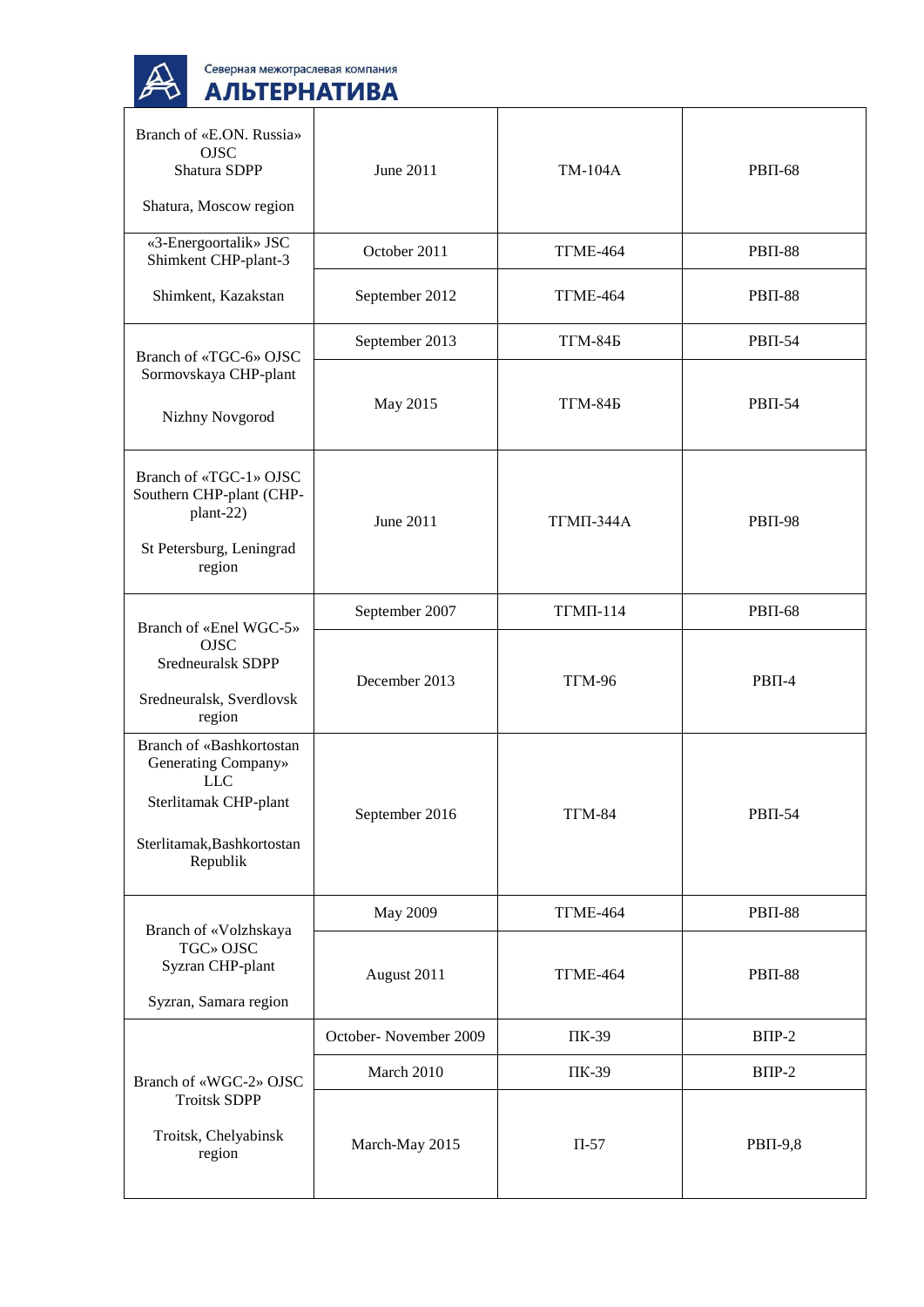

| Branch of «TGC-2» OJSC                                                                                                       | <b>June 2008</b> | БКЗ-160-100ГМ   | <b>PBII-54</b>  |
|------------------------------------------------------------------------------------------------------------------------------|------------------|-----------------|-----------------|
| Tver CHP-plant-4<br>Tver                                                                                                     | <b>July 2013</b> | БКЗ-160-100ГМ   | <b>PBII-54</b>  |
| Branch of «Bashkirenergo»                                                                                                    | May 2011         | E-320-140 TM    | $PBII-51$       |
| <b>OJSC</b><br>Ufa CHP-plant-2<br>Ufa, Bashkortostan                                                                         | February 2017    | БКЗ-350/140-ГМ  | $PBII-54$       |
| Branch of «Bashkirenergo»<br><b>OJSC</b><br>Ufa CHP-plant-1<br>Bashkortostan, Ufa                                            | September 2011   | БКЗ-160-100ГМ   | PBII-3600       |
| Ufa CHP-plant-4<br>Bashkortostan, Ufa                                                                                        | January 2015     | $T\Gamma M-84B$ | $PB\Pi-54$      |
| Branch of «Volzhskaya<br>TGC» OJSC<br>Ulyanovsk CHP-plant-2<br>Ulyanovsk                                                     | <b>July 2009</b> | <b>TIIE-429</b> | <b>PBII-68</b>  |
| «Nevsky» branch of<br>«TGC-1» OJSC<br>Vasileostrovskaya CHP-<br>plant<br>(CHP-plant-7)<br>St Petersburg, Leningrad<br>region | April 2013       | БКЗ-160-100ГМ   | <b>PBΠ-3600</b> |
| Branch of «Lukoil-                                                                                                           | June 2011        | <b>TΓM-96</b>   | <b>PBB-54</b>   |
| Volgogradenergo», LLC<br>Volgograd CHP-plant-2                                                                               | May 2012         | <b>TΓM-96</b>   | <b>PBB-54</b>   |
| Volgograd, Volgograd<br>region                                                                                               | August 2012      | <b>TFM-96</b>   | <b>PBB-54</b>   |
|                                                                                                                              | May 2014         | <b>TFM-96</b>   | <b>PBB-54</b>   |
| Branch of «Kvadra» OJSC                                                                                                      | September 2008   | БКЗ-160-100ГМ   | <b>PBΠ-54</b>   |
|                                                                                                                              | December 2009    | БКЗ-160-100ГМ   | PBII-3800       |
| Voronezh CHP-plant-1                                                                                                         | December 2010    | БКЗ-160-100ГМ   | PBII-3800       |
| Voronezh                                                                                                                     | January 2011     | БКЗ-160-100ГМ   | PBII-3800       |
|                                                                                                                              | February 2012    | БКЗ-160-100ГМ   | PBII-3800       |